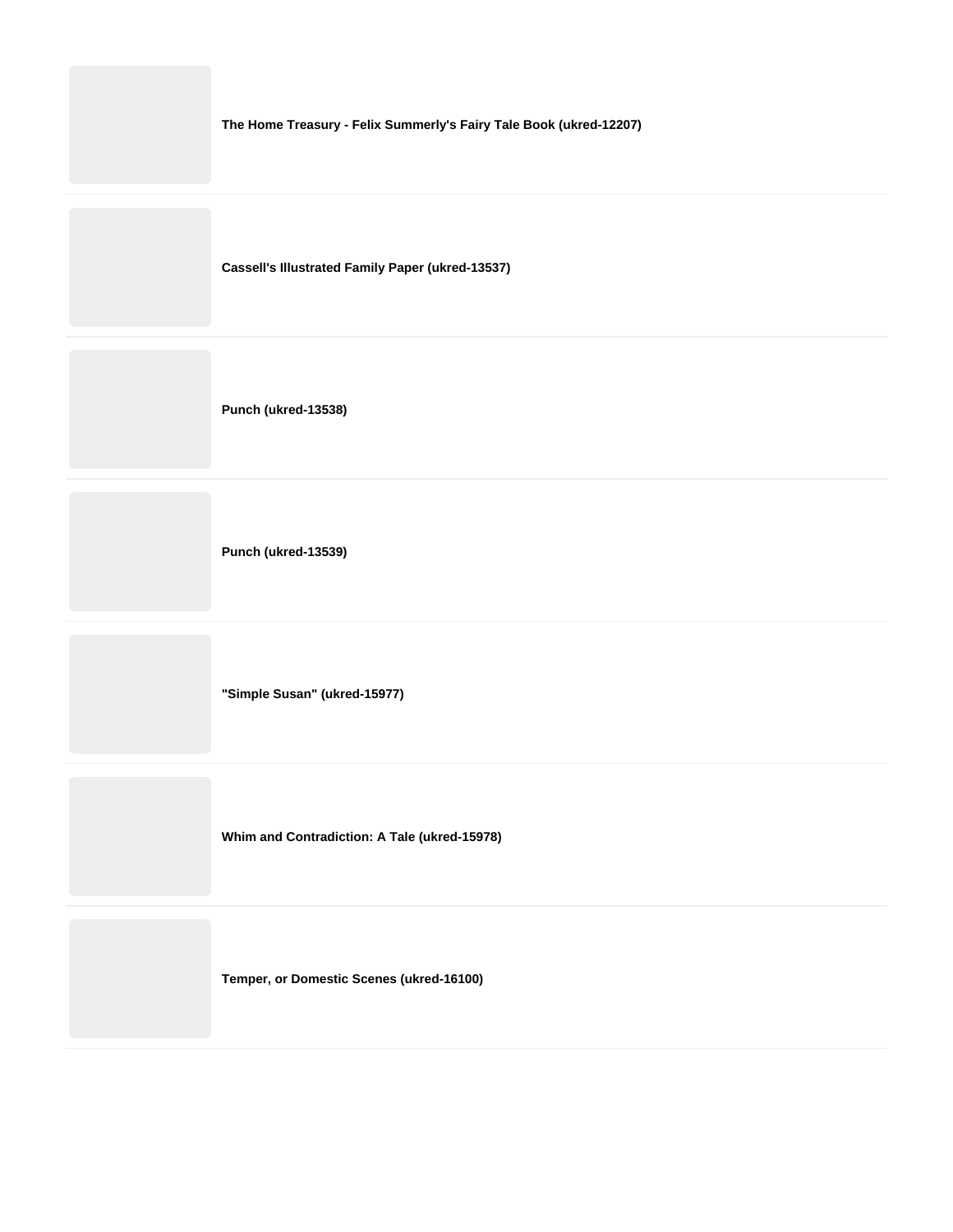| novels (ukred-16437)               |
|------------------------------------|
| Douglas (ukred-16561)              |
| The Wizard's Warning (ukred-16562) |
|                                    |

**Cymbeline (ukred-19069)**

**Dr Faustus (ukred-19071)**

**Edward II (ukred-19072)**

**Passenger to Teheran (ukred-19964)**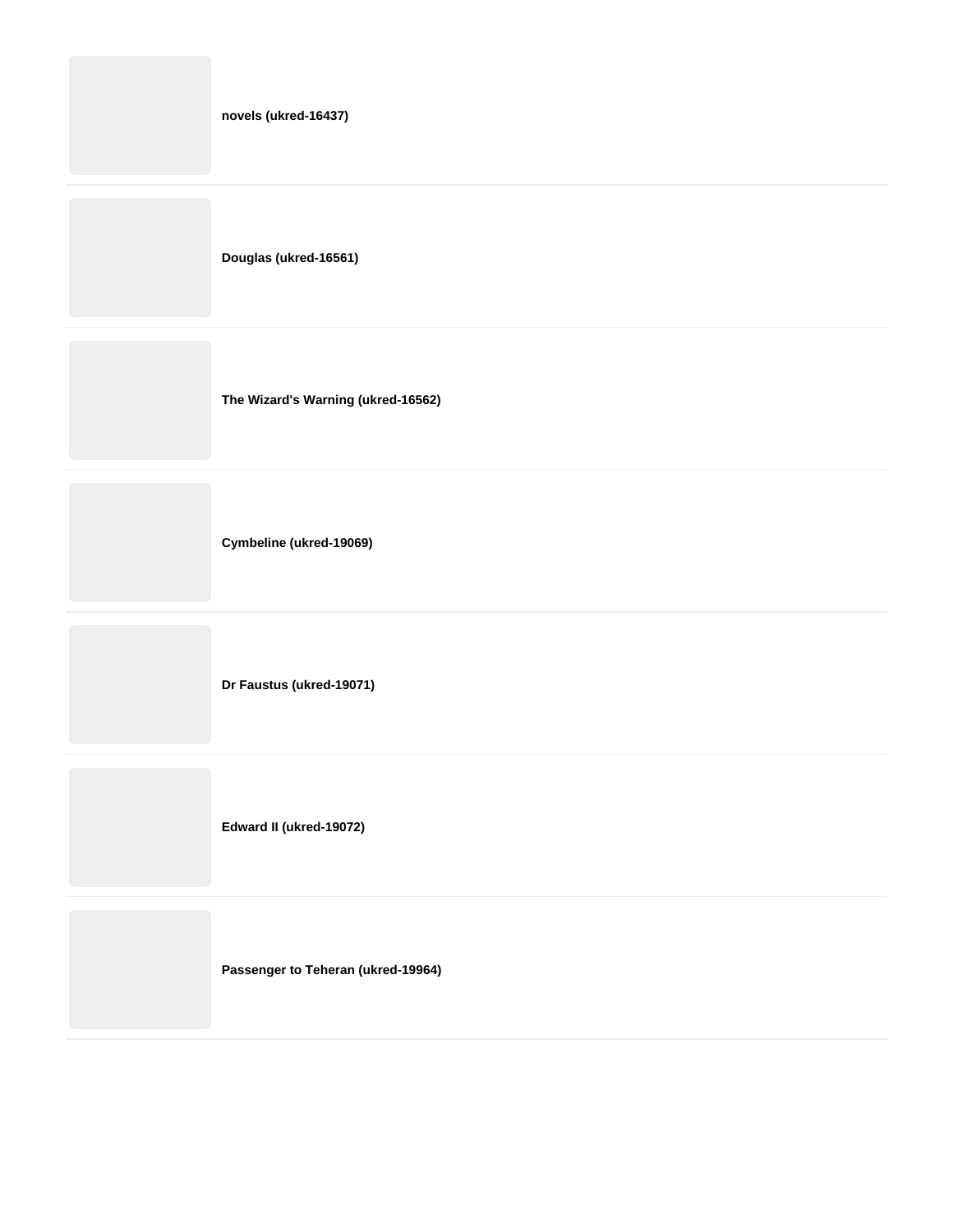|  |  | The Land (ukred-19966) |
|--|--|------------------------|
|--|--|------------------------|

**[children's book] (ukred-20102)**

**Little Match Girl, The (ukred-20103)**

**Pilgrim's Progress (ukred-2214)**

**Treasure Island (ukred-2295)**

**Kidnapped (ukred-2296)**

**Little Women (ukred-2297)**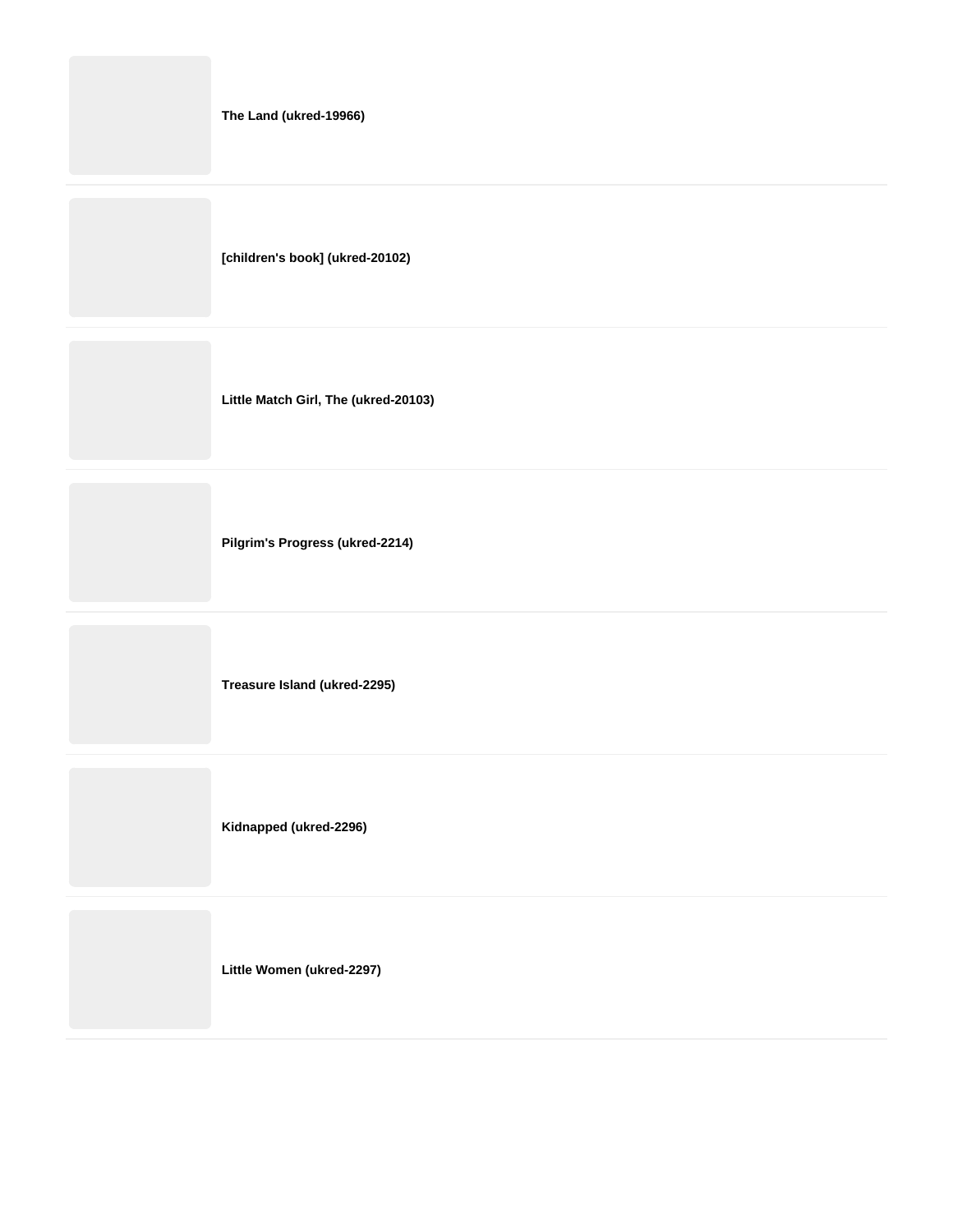| David Copperfield (ukred-2298) |
|--------------------------------|
| Ivanhoe (ukred-2299)           |
| Robinson Crusoe (ukred-2300)   |
| Westward Ho! (ukred-2301)      |

**Uncle Tom's Cabin (ukred-2302)**

**The Water Babies (ukred-2303)**

**unknown [missionary book about China] (ukred-2304)**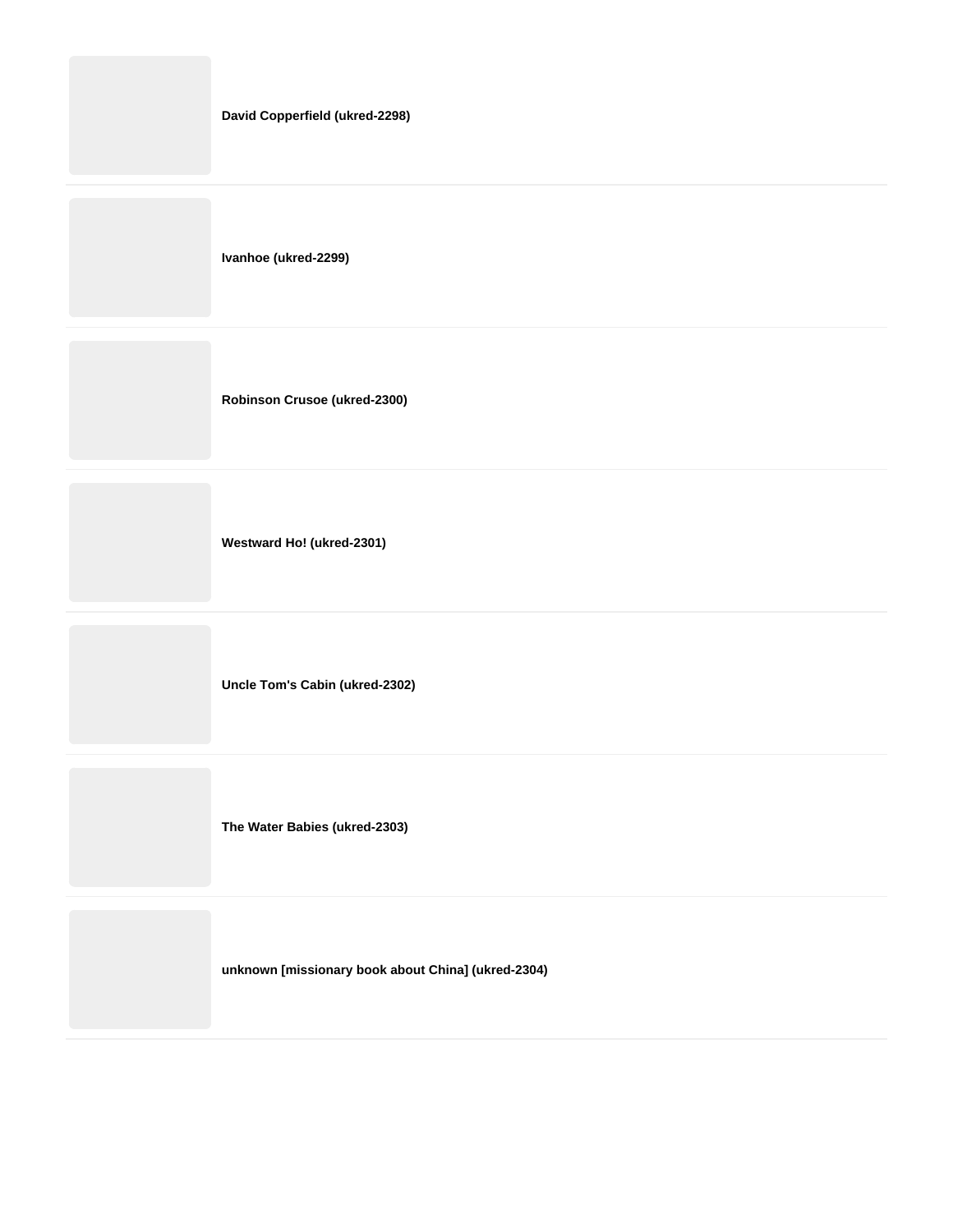| The Little Mermaid (ukred-2305) |
|---------------------------------|
|                                 |
|                                 |

**The Ugly Duckling (ukred-2306)**

**The Bible (ukred-2307)**

**['sixpenny history of England'] (ukred-24379)**

**Aeneid (ukred-25062)**

**Sonnet in Blue (ukred-26265)**

**Lost Illusions (ukred-26284)**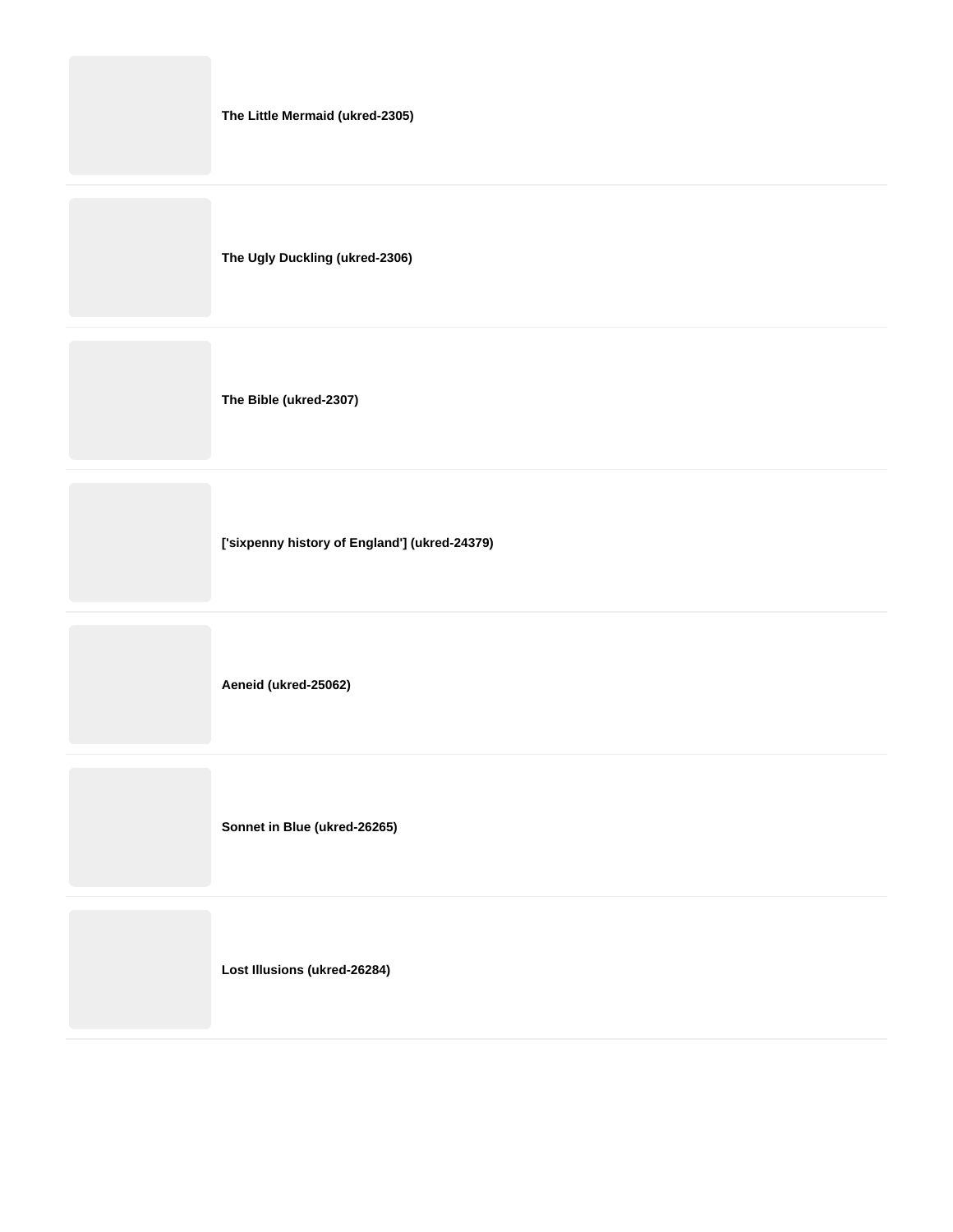**Scarlet and Black (ukred-26286)**

**The Water Babies (ukred-26717)**

**Golden Treasury (ukred-26719)**

**Ben Hur (ukred-26720)**

**Masterman Ready (ukred-2724)**

**Ivanhoe (ukred-2725)**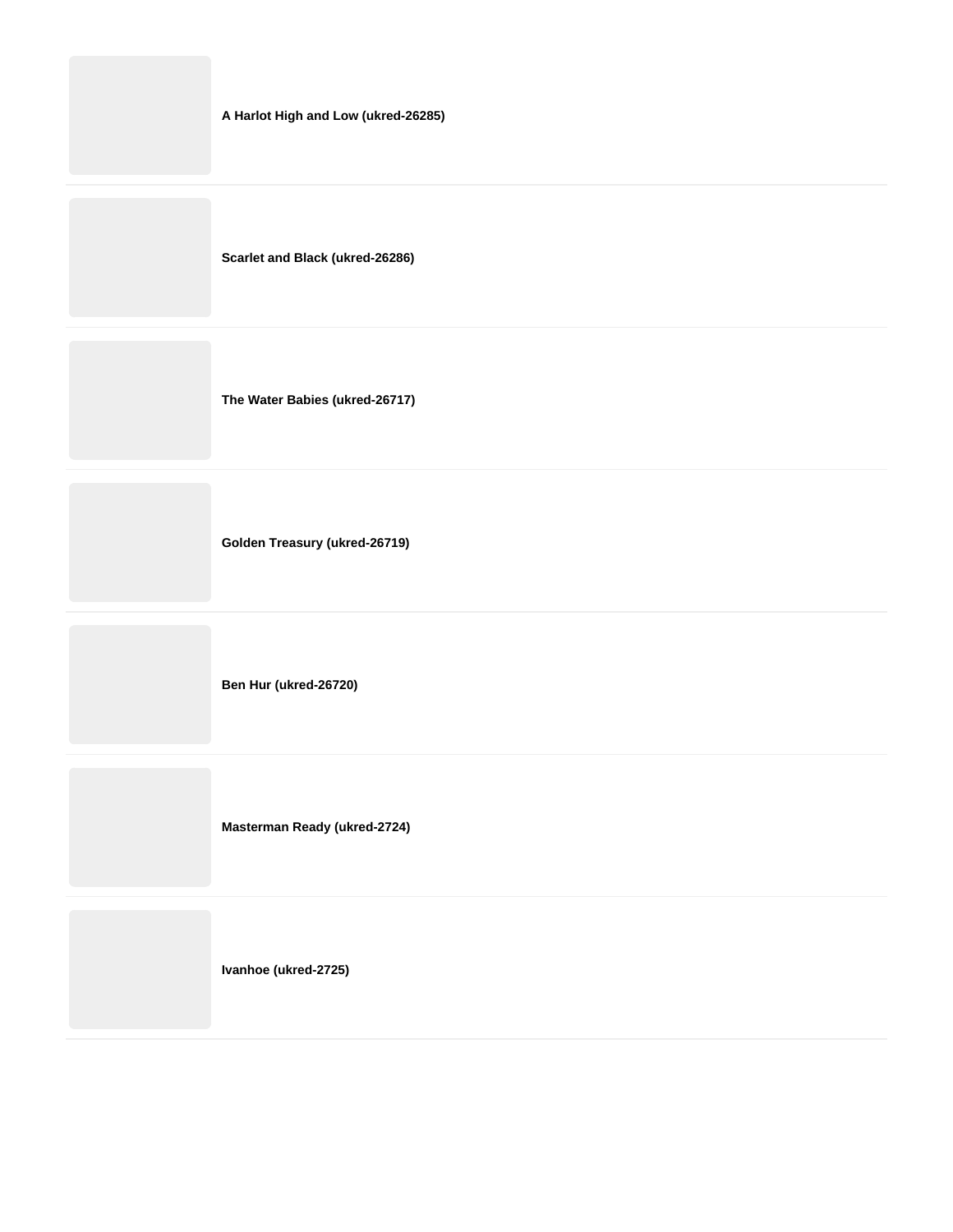| The Talisman (ukred-2726) |  |
|---------------------------|--|
|---------------------------|--|

**Coral Island (ukred-2727)**

**Treasure Island (ukred-2728)**

**A Tale of Two Cities (ukred-2729)**

**The Murders in the Rue Morgue (ukred-2730)**

**The Prince and the Page (ukred-2731)**

**Swiss Family Robinson (ukred-2732)**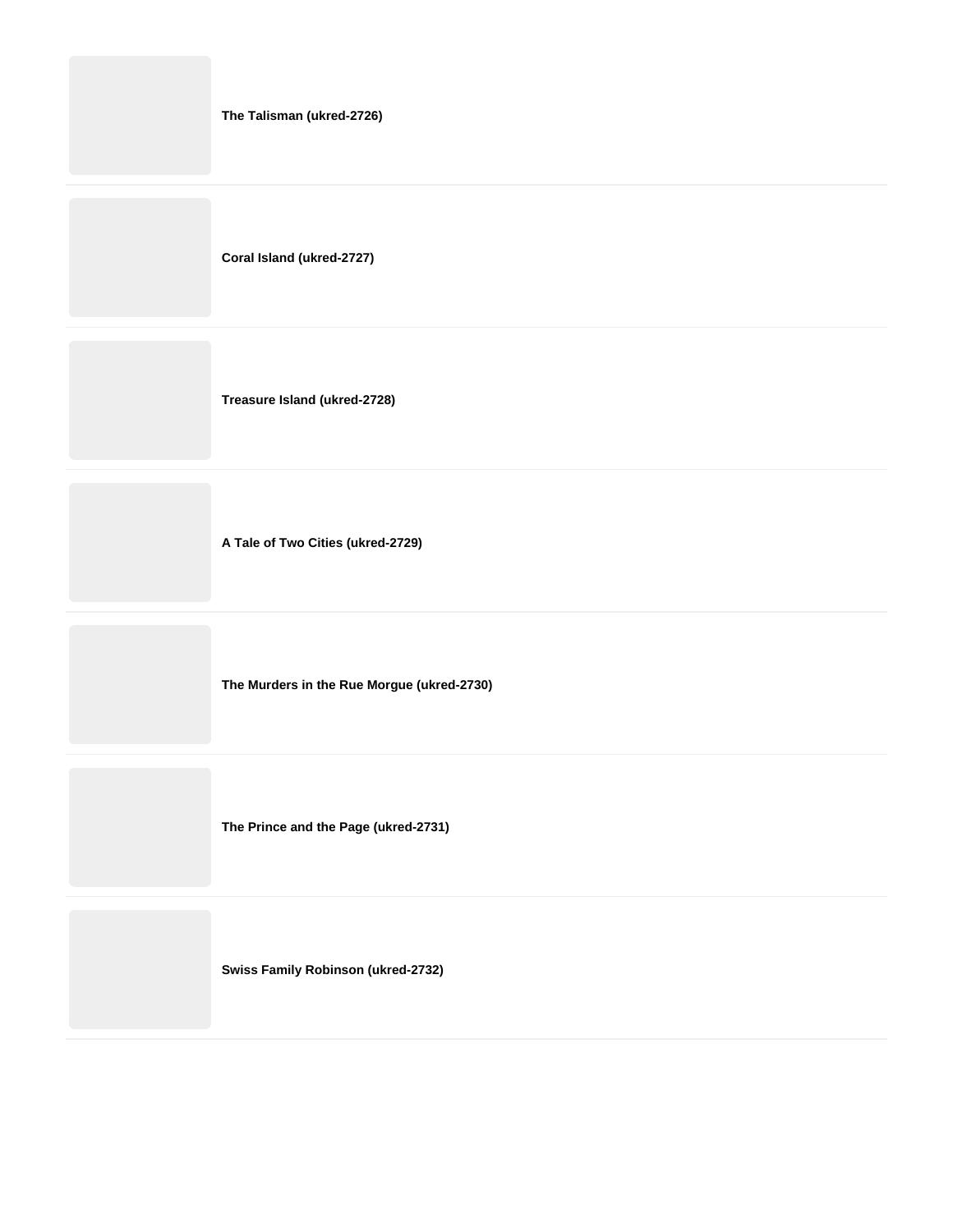|  |  | <b>Reading Without Tears (ukred-31264)</b> |
|--|--|--------------------------------------------|
|--|--|--------------------------------------------|

**The Pilgrim's Progress (ukred-31265)**

**unknown (ukred-32012)**

**The Peep of Day (ukred-32253)**

**Old St. Paul's (ukred-32254)**

**The Story without an End (ukred-551)**

**Bible, the (ukred-6278)**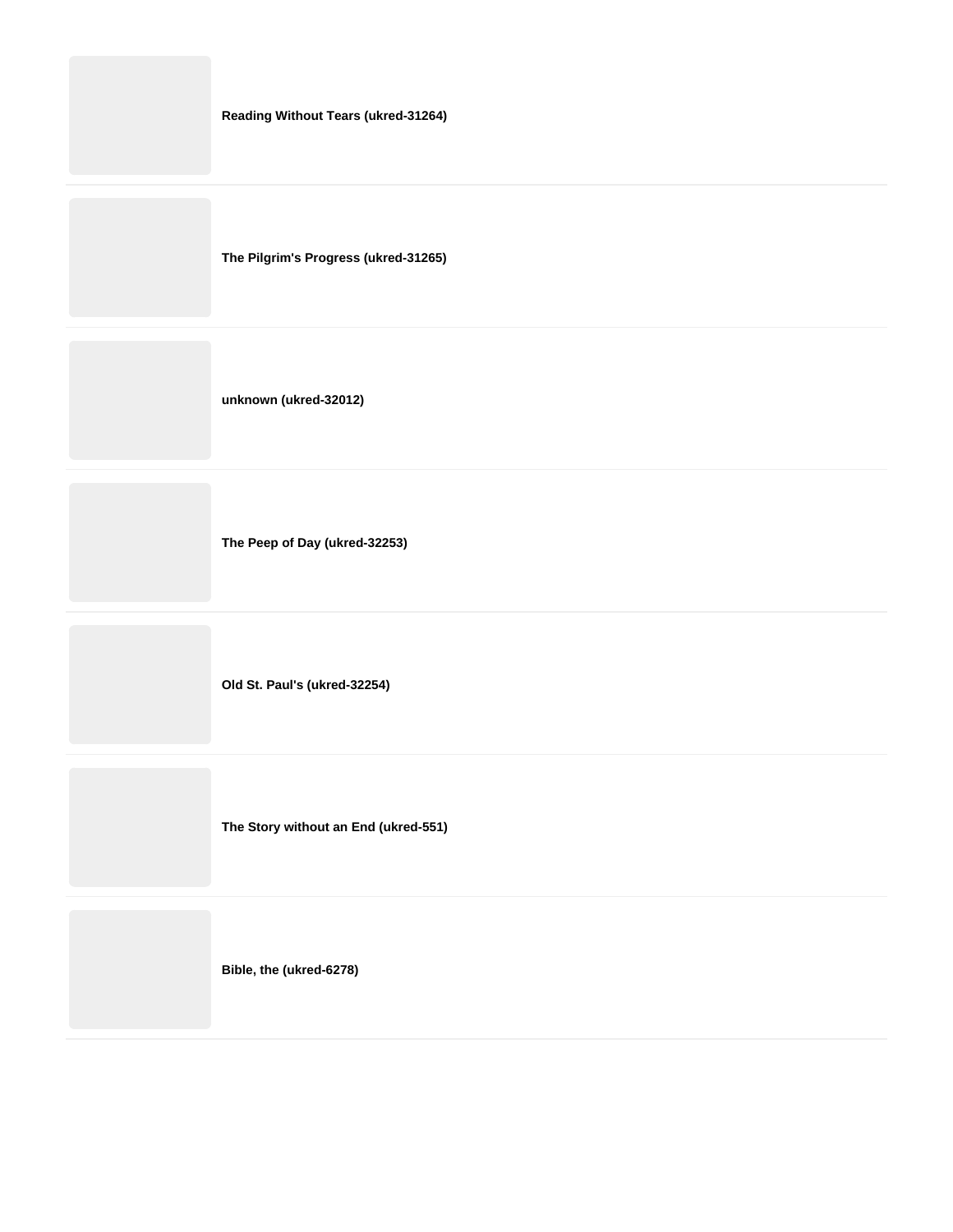| Pilgrim's Progress, The (ukred-6279) |
|--------------------------------------|
| Godey's Lady's Book (ukred-6280)     |

**Little Katey and Jolly Jim (ukred-6281)**

**History of the World (ukred-6284)**

**[Christian books and missionary tracts] (ukred-6285)**

**Wide Awake magazine - serialised story (ukred-6291)**

**Fairy Tales (ukred-6292)**